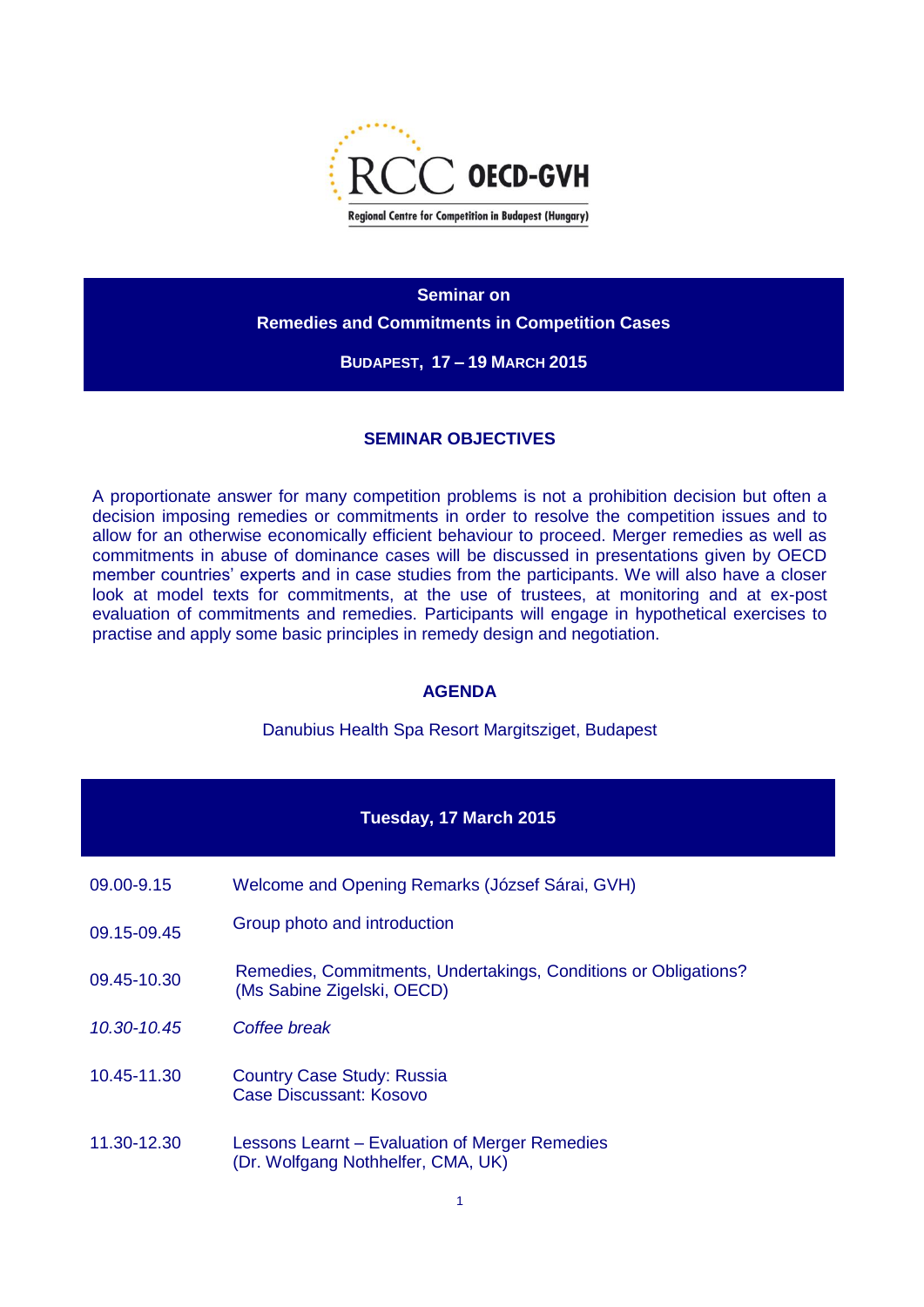| 12.30-14.00 | Lunch                                                                                                                            |
|-------------|----------------------------------------------------------------------------------------------------------------------------------|
| 14.00-14.45 | Complex Remedy Package in the Building & Construction Industry - The<br>Holcim/VSH Merger Case<br>(Ms Aranka Nagy, GVH, Hungary) |
| 14.45-15.45 | ABI/Modelo: Transaction and Proposed Remedy<br>(Ms Michelle R. Seltzer, Department of Justice, USA)                              |
| 15.45-16.00 | Coffee break                                                                                                                     |
| 16.00-17.00 | ABI/Modelo: A Good Remedy Proposal?<br><b>Case Exercise</b>                                                                      |
| 17.00-17.15 | The US Answer<br>(Ms Michelle R. Seltzer, Department of Justice, USA)                                                            |
| 18:30 -     | Welcome dinner - meeting at the hotel reception                                                                                  |

### **Wednesday, 18 March 2015**

| 09.30-10.30 | <b>ABI/Modelo: Resolution</b>                        |
|-------------|------------------------------------------------------|
|             | (Ms Michelle R. Seltzer, Department of Justice, USA) |

- 10.30-11.15 Country Case Study: Romania Case Discussant: Serbia
- *11.15-11.30 Coffee break*
- 11.30-12.30 Divestiture Remedies in EU Merger Cases (Mr Cyril Ritter, European Commission, Brussels)
- *12.30-14.00 Lunch*
- 14.00-15.15 Hypothetical Case: A Remedy Negotiation (Ms Sabine Zigelski, OECD)
- 15.15-15.45 Panel Discussion Negotiation Strategies
- *15.45-16.00 Coffee break*